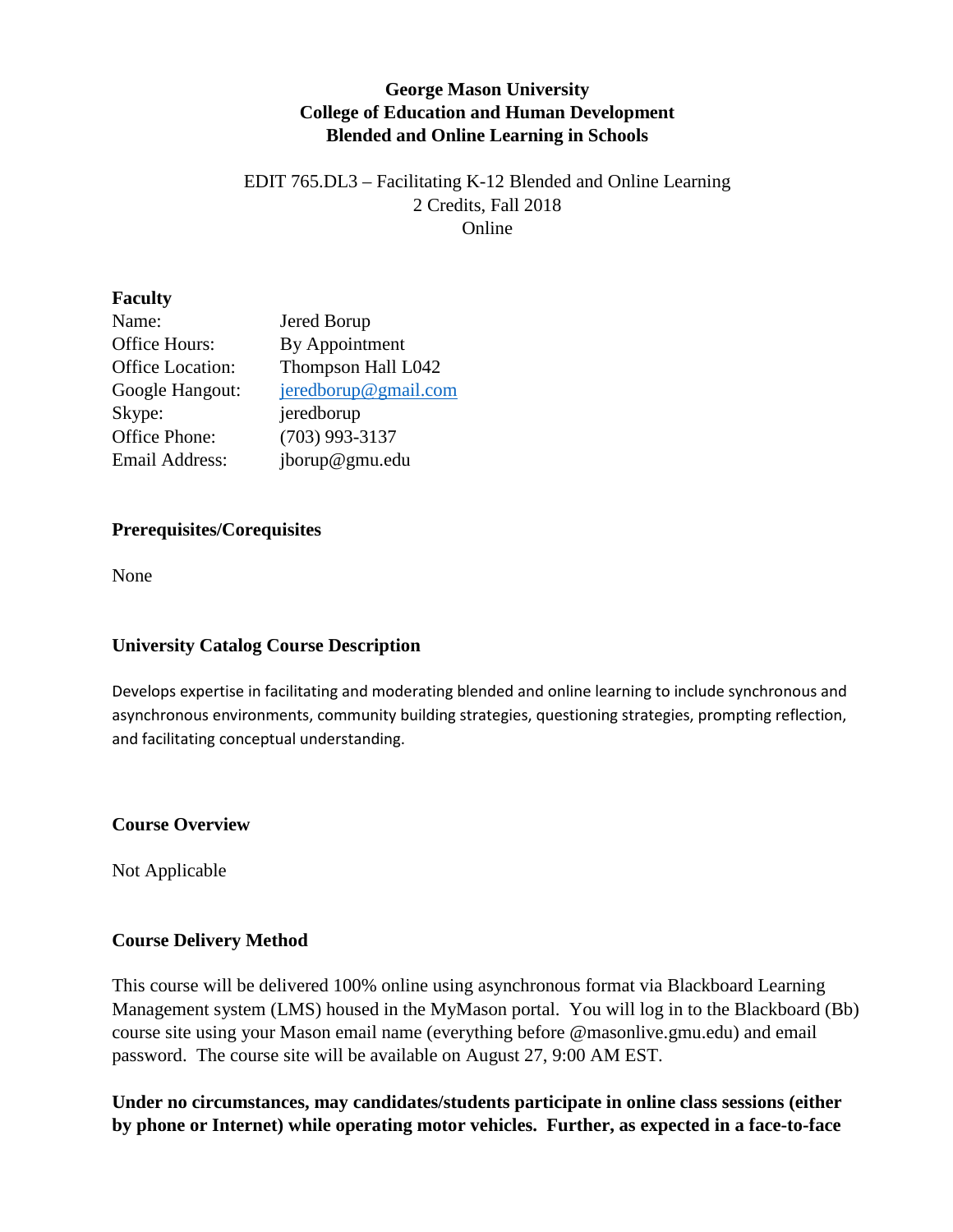### **class meeting, such online participation requires undivided attention to course content and communication.**

## *Technical Requirements*

To participate in this course, students will need to satisfy the following technical requirements:

- High-speed Internet access with a standard up-to-date browser, either Internet Explorer or Mozilla Firefox is required (note: Opera and Safari are not compatible with Blackboard).
- Students must maintain consistent and reliable access to their GMU email and Blackboard, as these are the official methods of communication for this course.
- Students will need a webcam with a good microphone and headphones for use during web conferencing and to create video and audio recordings.
- Students may be asked to create logins and passwords on supplemental websites and/or to download trial software to their computer or tablet as part of course requirements.
- The following software plug-ins for PCs and Macs, respectively, are available for free download:
	- o Adobe Acrobat Reader: <https://get.adobe.com/reader/>
	- o Windows Media Player:
	- o <https://support.microsoft.com/en-us/help/14209/get-windows-media-player>
	- o Apple Quick Time Player: [www.apple.com/quicktime/download/](http://www.apple.com/quicktime/download/)

# *Expectations*

• Course Week:

Because asynchronous courses do not have a "fixed" meeting day, our week will start on Monday and finish on Sunday at midnight.

• Log-in Frequency:

Students must actively check the course Blackboard site and their GMU email for communications from the instructor, class discussions, and/or access to course materials at least daily.

• Participation:

Students are expected to actively engage in all course activities throughout the semester, which includes viewing all course materials, completing course activities and assignments, and participating in course discussions and group interactions.

## • Technical Competence: Students are expected to demonstrate competence in the use of all course technology. Students who are struggling with technical components of the course are expected to seek assistance from the instructor and/or College or University technical services.

# • Technical Issues:

Students should anticipate some technical difficulties during the semester and should, therefore, budget their time accordingly. Late work will not be accepted based on individual technical issues.

• Workload:

Please be aware that this course is **not** self-paced. Students are expected to meet *specific deadlines* and *due dates* listed in the **Class Schedule** section of this syllabus. It is the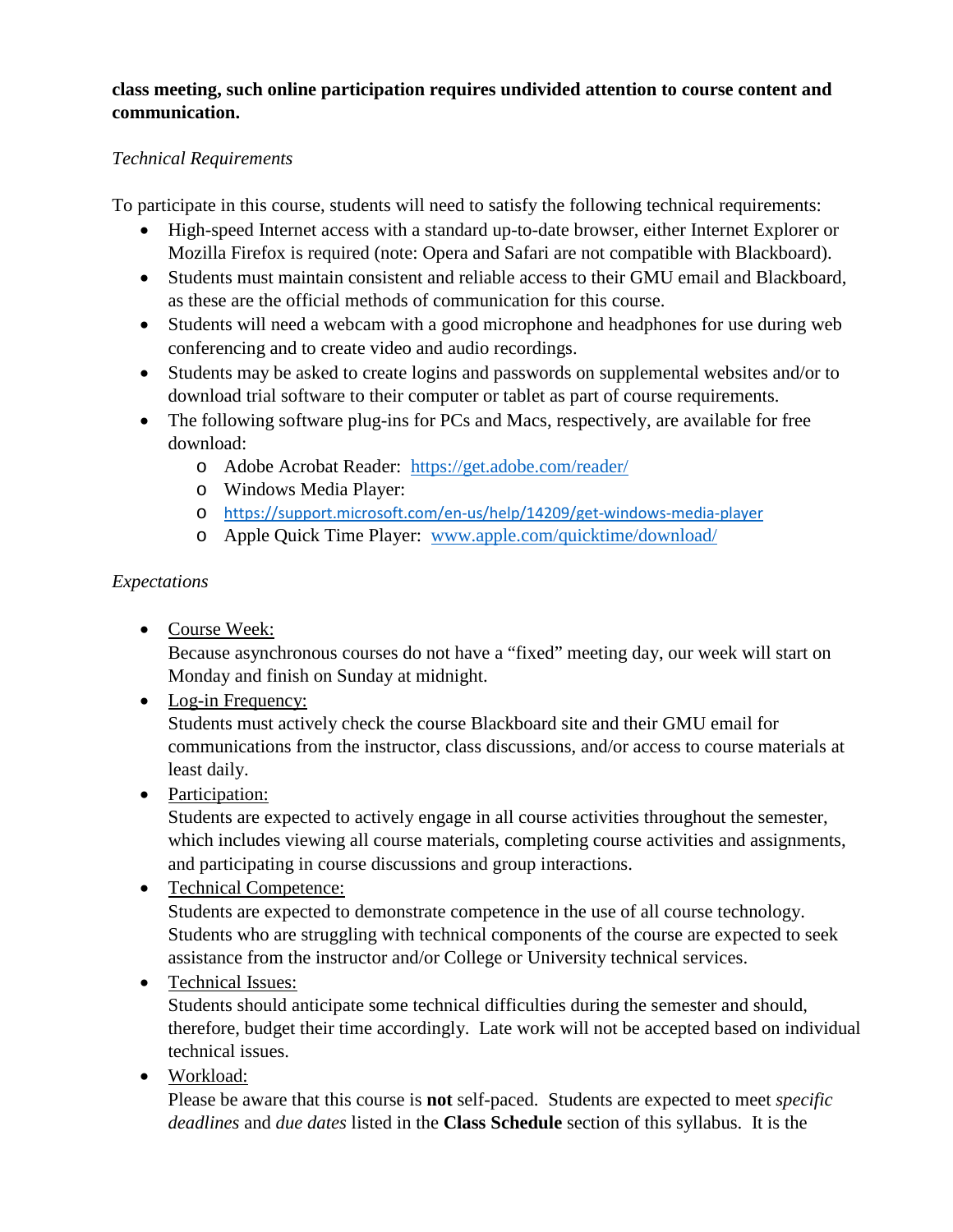student's responsibility to keep track of the weekly course schedule of topics, readings, activities and assignments due.

• Instructor Support:

Students may schedule a one-on-one meeting to discuss course requirements, content or other course-related issues. Those unable to come to a Mason campus can meet with the instructor via telephone or web conference. Students should email the instructor to schedule a one-on-one session, including their preferred meeting method and suggested dates/times.

• Netiquette:

The course environment is a collaborative space. Experience shows that even an innocent remark typed in the online environment can be misconstrued. Students must always re-read their responses carefully before posting them, so as others do not consider them as personal offenses. *Be positive in your approach with others and diplomatic in selecting your words*. Remember that you are not competing with classmates, but sharing information and learning from others. All faculty are similarly expected to be respectful in all communications.

• Accommodations:

Online learners who require effective accommodations to insure accessibility must be registered with George Mason University Disability Services.

### **Learner Outcomes or Objectives**

This course is designed to enable students to do the following:

- 1. Distinguish between asynchronous and synchronous communication in online K12 learning environments,
- 2. Facilitate K12 online group discussions using a variety of online tools,
- 3. Demonstrate knowledge of and ability to implement online community building strategies in K12 online environments,
- 4. Demonstrate knowledge of and ability to implement online questioning strategies in K12 online environments,
- 5. Demonstrate knowledge of and ability to implement online strategies for reflection in K12 online environments, and
- 6. Demonstrate knowledge of and ability to implement online strategies to facilitate conceptual understanding in K12 online environments.

### **Professional Standards**

This course is aligned with the International Association for K12 Online Learning's (iNACOL) (2010) National Standards for Quality Online Teaching. Standards A.4, A.5, A.6, J.1, and J.2 are covered by the program prerequisite for licensure. The full list and description of standards can be accessed at http://www.inacol.org/research/nationalstandards/iNACOL\_TeachingStandardsv2.pdf.

Upon completion of this course, students will have met the following professional standards: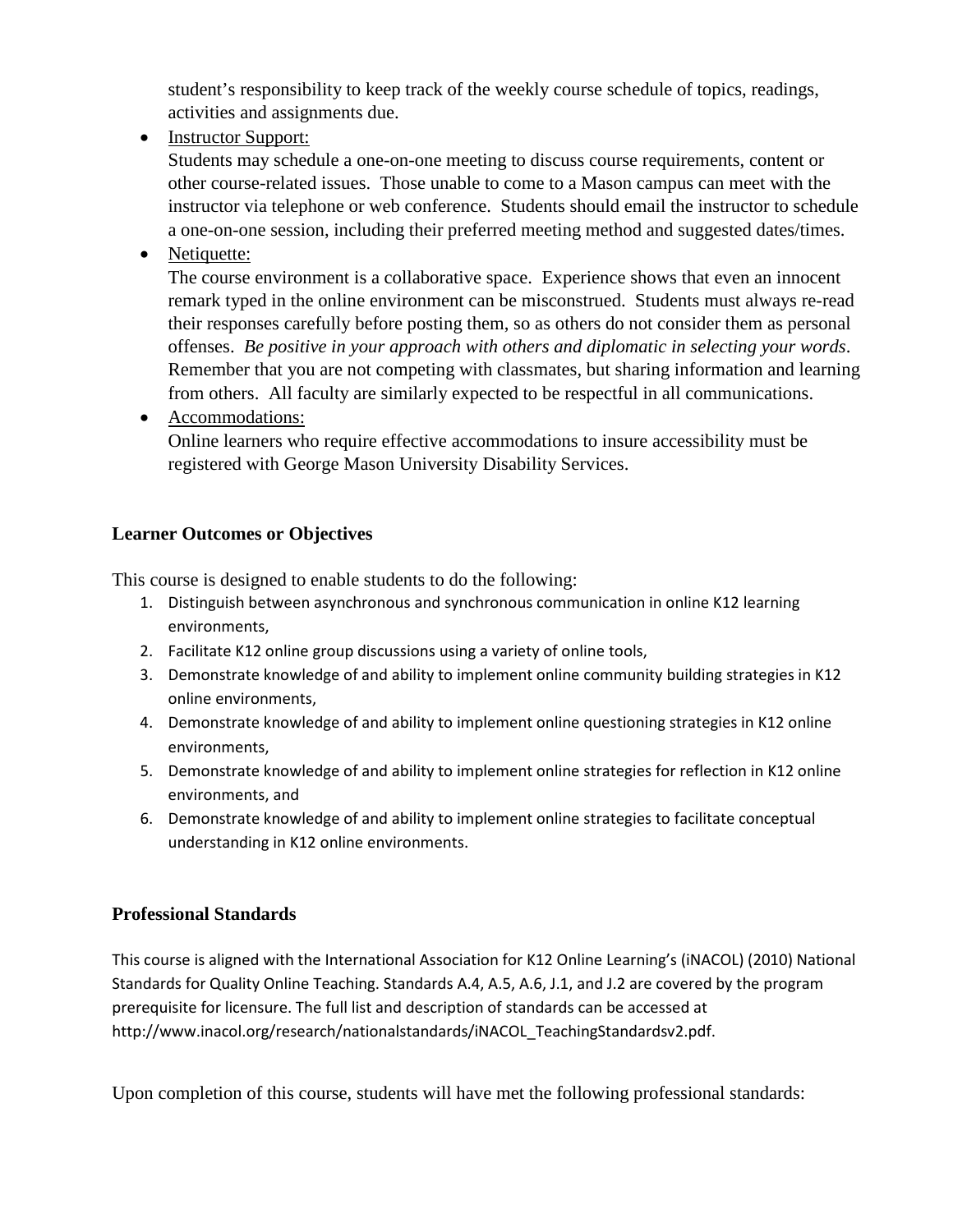Standard A The online teacher knows the primary concepts and structures of effective online instruction and is able to create learning experiences to enable student success. (A.1)

Standard B The online teacher understands and is able to use a range of technologies, both existing and emerging, that effectively support student learning and engagement in the online environment. (B.4, B.5)

Standard C The online teacher plans, designs, and incorporates strategies to encourage active learning, application, interaction, participation, and collaboration in the online environment. (C.2, C.3, C.4, C.6, C.8)

Standard I The online teacher demonstrates competency in using data from assessments and other data sources to modify content and to guide student learning. . (I.1, I.2, I.3, I.4, I.5, I.6, I.7, I.8, I.9, I.10, I.11, I.12, I.13)

Standard K The online teacher arranges media and content to help students and teachers transfer knowledge most effectively in the online environment. (K.1, K.2)

### **Required Texts**

Peddiwell, A. (2004). *The Saber-Tooth Curriculum, Classic Edition*, McGraw-Hill

Robinson, K. & Aronica, L. (2016) *Creative Schools: The Grassroots Revolution That's Transforming Education*, Penguin Books, New York, NY.

#### **Course Performance Evaluation**

Students are expected to submit all assignments on time in the manner outlined by the instructor (e.g., Blackboard, Tk20, hard copy).

#### • **Assignments and/or Examinations**

| Assignment                                       | <b>Point Value</b> |
|--------------------------------------------------|--------------------|
| Saber-Tooth Curriculum reading guide             |                    |
| Creative Schools argumentation graphic organizer | 10                 |
| Narrated Prezi Presentation                      |                    |
| Online discussions and meetings                  | 3 each             |
| <b>Facilitator Handbook</b>                      | 15                 |

*Saber-Tooth Curriculum* **Reading Guide**: This week we will be reading the book The Saber-Tooth Curriculum--yes, the entire book. Don't worry, it's short and entertaining. The book is a satire on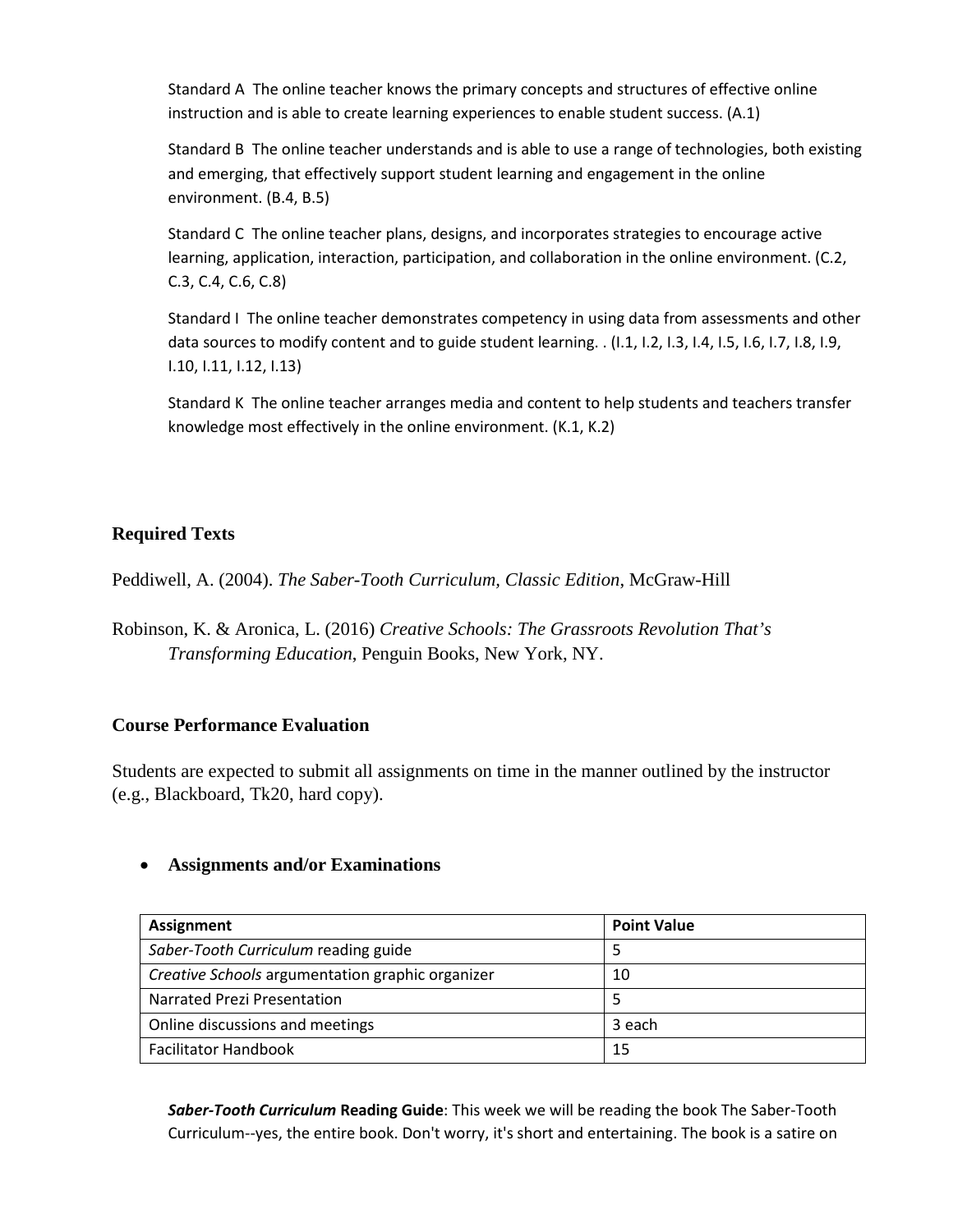the U.S. education system's resistance to change and is a perfect way to launch into our study of educational reform. The book is actually an extended allegory. Although the story takes place in ancient history, it is a critique on why our modern educational system is so resistant to change. The book was originally published in 1939 but is still relevant today which only reinforces the book's primary premise that not much changes in our education system. As you read you will be recording your thoughts on each chapter using a reading guide.

*Creative Schools* **Argumentation Graphic Organizer**: After we read *The Saber-Tooth Curriculum* and learn some of the reasons why our educational system has been resistant to change, we will read *Creative Schools: The Grassroots Revolution That's Transforming Education*, a book by one of today's leading educational reformer, Ken Robinson. As you read Creative Schools you will be analyzing the arguments made by Ken Robinson. Your analysis will take the form of a mind map.

**Narrated Prezi Presentation:** We will each create and narrate a Prezi presentation that visually summarizes the Community of the Inquiry and how it applies to K-12 online and blended learning.

**Online discussions and meetings**: Throughout the course we will participate in synchronous sessions for collaborative meeting and guest speakers. We will also participate in asynchronous discussion board activities.

**Facilitator Handbook:** In teams, you will create a handbook for online and blended facilitators. Your handbook will address the following driving question: How can we, as teacher leaders, help other teachers to overcome common obstacles to effective facilitating so that their students are better prepared for the demands of the 21<sup>st</sup> Century?

#### • **Grading**

#### **Mastery Learning Approach**

In this course we take a mastery learning approach to the assignments. This is how it will work:

- The criteria for completing the assignments will be clearly spelled out.
- The instructor will evaluate your work and provide qualitative feedback on your assignments.
- If you have adequately completed all of the criteria you will receive full credit on the assignment.
- If you have not adequately completed all of the criteria, the assignment will be returned and you will be subject to late points until all of the criteria are complete.
- You must complete ALL assignments to get a passing grade.

#### **Late Work**

Students are expected to complete and electronically submit all assignments prior to 11:59 p.m. on the assignment due date. All due dates are listed clearly on syllabus. All assignments can be submitted late but a minimum 10% late penalty will be assessed for work submitted after the assignment deadline unless prior permission has been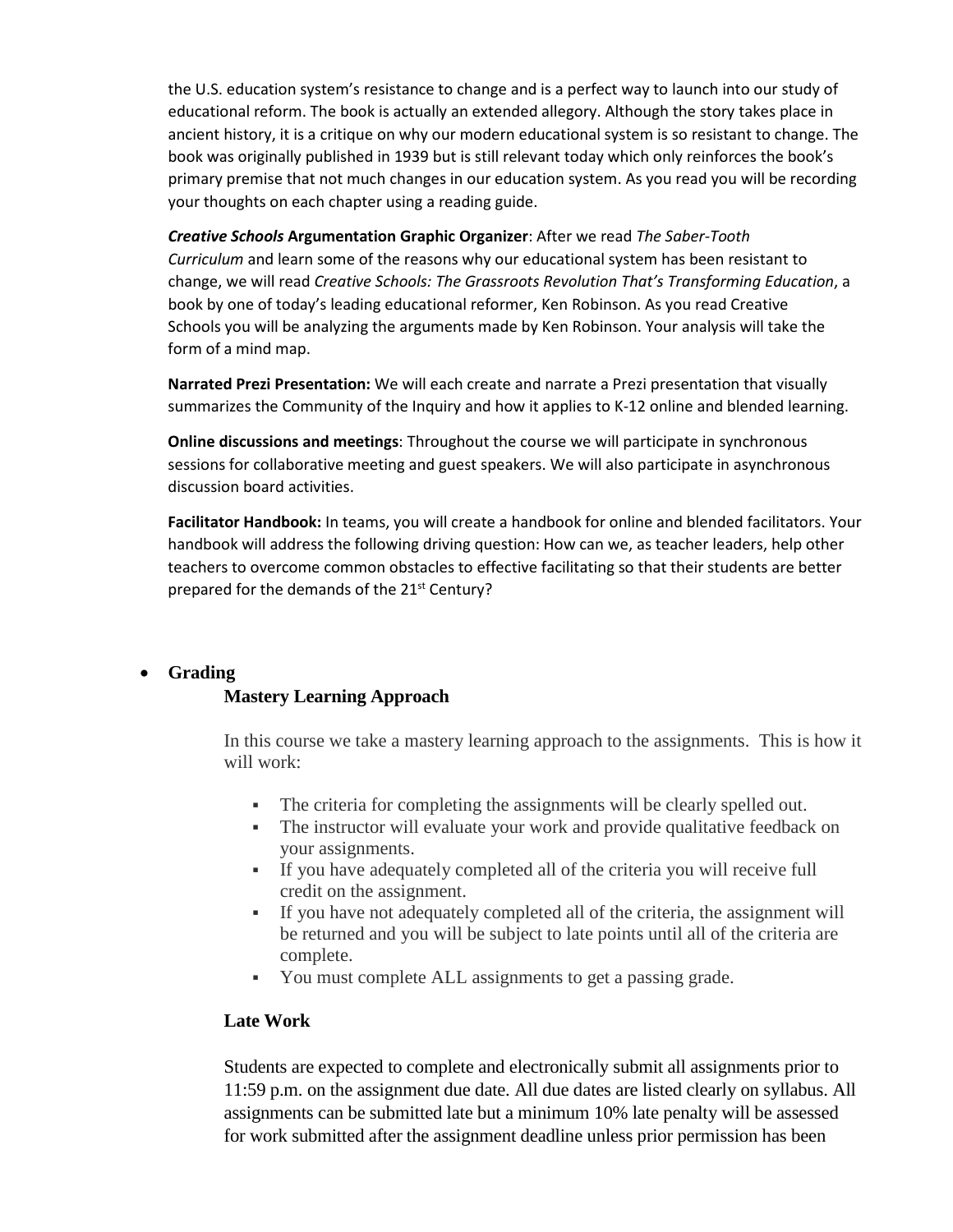received. Work that is submitted over a week late will receive an additional 20% penalty for each additional week late. No late work is accepted after the final assignment's due date.

### **Grading scale**

| staue i efectivage kange |          |  |
|--------------------------|----------|--|
| Α                        | 94-100   |  |
| A-                       | 90-93    |  |
| $B+$                     | 87-89    |  |
| B                        | 84-86    |  |
| $B-$                     | 80-83    |  |
| $\mathsf{C}$             | 70-79    |  |
| $\overline{\mathrm{F}}$  | $0 - 69$ |  |

### **Grade Percentage Range**

### **Professional Dispositions**

See <https://cehd.gmu.edu/students/polices-procedures/>

#### **Class Schedule**

| Week          | Guiding Questions and Topics            | <b>Activities and Projects</b> |  |
|---------------|-----------------------------------------|--------------------------------|--|
| Week 1        | How can we as teacher leaders, help     | Complete the narrated Prezi    |  |
| Aug 27-Sept 2 | others to overcome common               | presentation                   |  |
|               | obstacles to effective learning         |                                |  |
|               | communication and collaboration so      |                                |  |
|               | that their students are better prepared |                                |  |
|               | for the demands of the $21st$ Century?  |                                |  |
|               |                                         |                                |  |
|               | What is an online/blended               |                                |  |
|               | community of inquiry?                   |                                |  |
|               |                                         |                                |  |
|               | What are the responsibilities of a      |                                |  |
|               | modern teacher?                         |                                |  |
|               |                                         |                                |  |
|               | How is social presence established      |                                |  |
|               | and why is it important?                |                                |  |
|               |                                         |                                |  |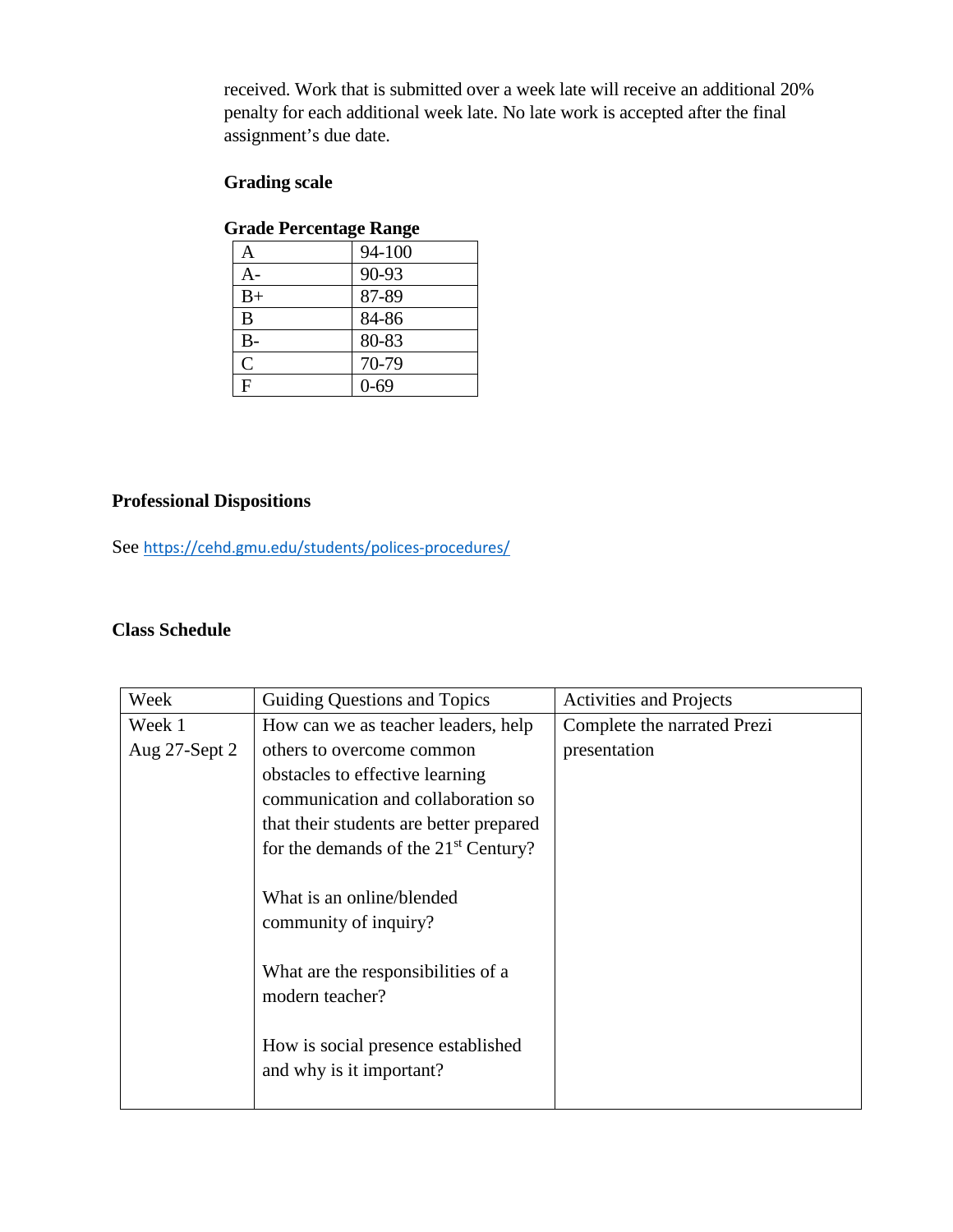| Week 2     | What are the responsibilities of a               | Read Saber-tooth Curriculum and         |  |
|------------|--------------------------------------------------|-----------------------------------------|--|
| Sept 4-9   | modern teacher?                                  | complete the reading guide.             |  |
|            |                                                  |                                         |  |
|            | Why has our educational system been              |                                         |  |
|            | so slow to change and what are the               |                                         |  |
|            | costs?                                           |                                         |  |
| Week 3     | What does society need?                          | Read the first half of Creative Schools |  |
| Sept 10-16 |                                                  | and begin your argumentation graphic    |  |
|            | Does education need reforming? If                | organizer.                              |  |
|            | so, what should classrooms and                   |                                         |  |
|            | schools look like and what will be               | Prepare for and participate in the      |  |
|            | teachers' responsibilities?                      | discussion board activity.              |  |
|            |                                                  |                                         |  |
|            |                                                  | Attend the expert webinar Thursday,     |  |
|            |                                                  | September 13 at 7:00pm EST.             |  |
| Week 4     | What does society need?                          | Finish reading Creative Schools and     |  |
| Sept 17-23 |                                                  | complete the argumentation graphic      |  |
|            | Does education need reforming? If                | organizer.                              |  |
|            | so, what should classrooms and                   |                                         |  |
|            | schools look like and what will be               | Prepare for and participate in the      |  |
|            | teachers' responsibilities?                      | discussion board activity.              |  |
|            |                                                  |                                         |  |
|            |                                                  | Attend the expert webinar Tuesday,      |  |
|            |                                                  | September 18 at 8:00pm EST.             |  |
| Week 5     | How can we as teacher leaders, help              | Participate in the online discussion.   |  |
| Sept 24-30 | others to overcome common                        |                                         |  |
|            | obstacles to effective learning                  | Attend and participate in your group's  |  |
|            | communication and collaboration so               | online meeting.                         |  |
|            | that their students are better prepared          |                                         |  |
|            | for the demands of the 21 <sup>st</sup> Century? |                                         |  |
| Week 6     | What are obstacles that teachers in              | Attend and participate in your group's  |  |
| Oct 1-7    | your currently facing? What are                  | online meeting.                         |  |
|            | practical strategies for overcoming              |                                         |  |
|            | those obstacles?                                 | Work collaboratively on your            |  |
|            |                                                  | facilitator handbook                    |  |
|            | What should a teacher guide contain              |                                         |  |
|            | to best inform teachers of effective             |                                         |  |
|            | facilitating practices? Councilors               |                                         |  |
| Week 7     | Complete and submit the facilitator handbook     |                                         |  |
| Oct 8-14   |                                                  |                                         |  |

Note: Faculty reserves the right to alter the schedule as necessary, with notification to students.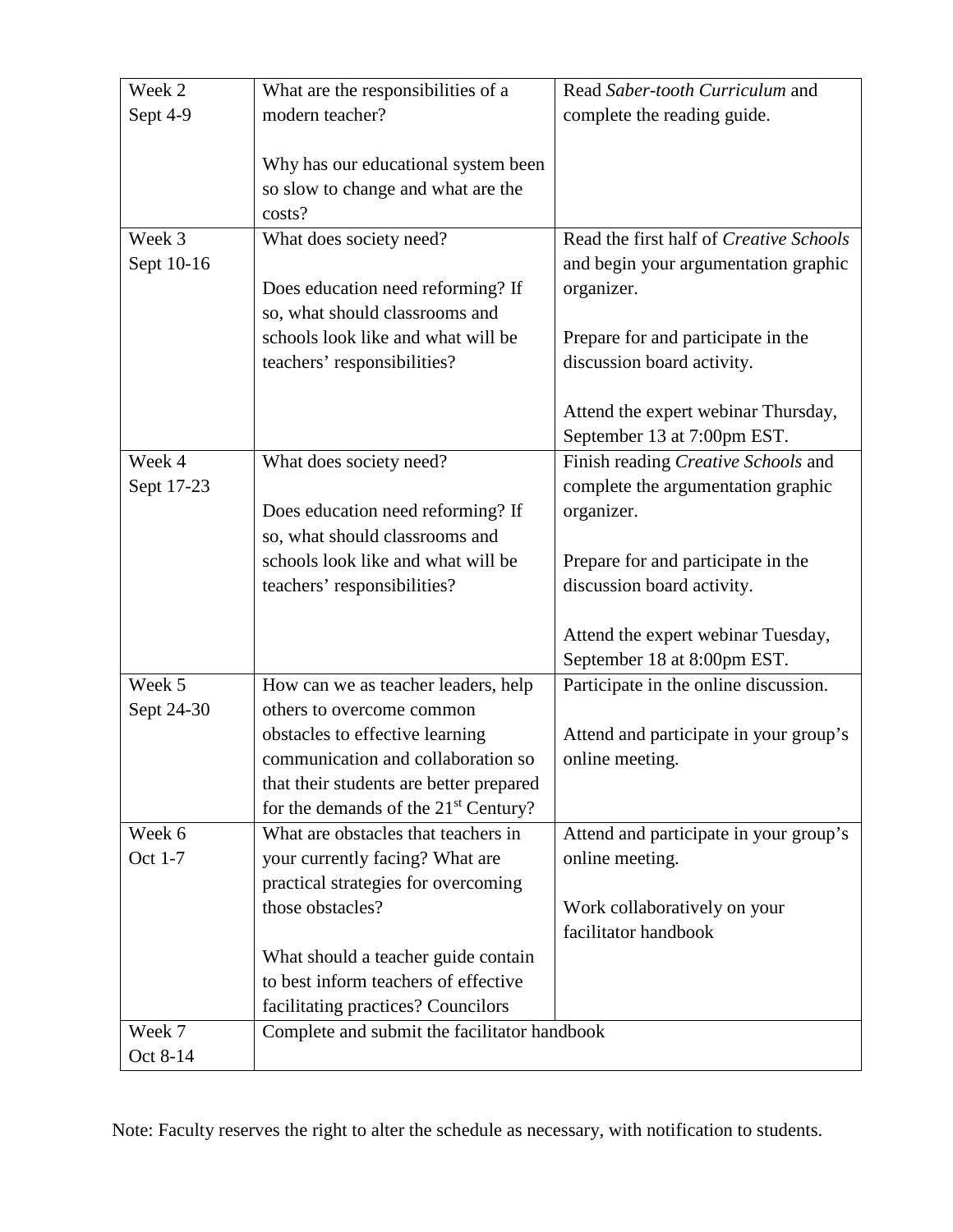### **Core Values Commitment**

The College of Education and Human Development is committed to collaboration, ethical leadership, innovation, research-based practice, and social justice. Students are expected to adhere to these principles: [http://cehd.gmu.edu/values/.](http://cehd.gmu.edu/values/)

### **GMU Policies and Resources for Students**

### *Policies*

- Students must adhere to the guidelines of the Mason Honor Code (see <https://catalog.gmu.edu/policies/honor-code-system/>).
- Students must follow the university policy for Responsible Use of Computing (see [http://universitypolicy.gmu.edu/policies/responsible-use-of-computing/\)](http://universitypolicy.gmu.edu/policies/responsible-use-of-computing/).
- Students are responsible for the content of university communications sent to their Mason email account and are required to activate their account and check it regularly. All communication from the university, college, school, and program will be sent to students **solely** through their Mason email account.
- Students with disabilities who seek accommodations in a course must be registered with George Mason University Disability Services. Approved accommodations will begin at the time the written letter from Disability Services is received by the instructor (see <https://ds.gmu.edu/>).
- Students must silence all sound emitting devices during class unless otherwise authorized by the instructor.

### *Campus Resources*

- Support for submission of assignments to Tk20 should be directed to  $tk20$ help@gmu.edu or [https://cehd.gmu.edu/aero/tk20.](https://cehd.gmu.edu/aero/tk20) Questions or concerns regarding use of Blackboard should be directed to [http://coursessupport.gmu.edu/.](http://coursessupport.gmu.edu/)
- For information on student support resources on campus, see <https://ctfe.gmu.edu/teaching/student-support-resources-on-campus>

**For additional information on the College of Education and Human Development, please visit our website<https://cehd.gmu.edu/students/> .**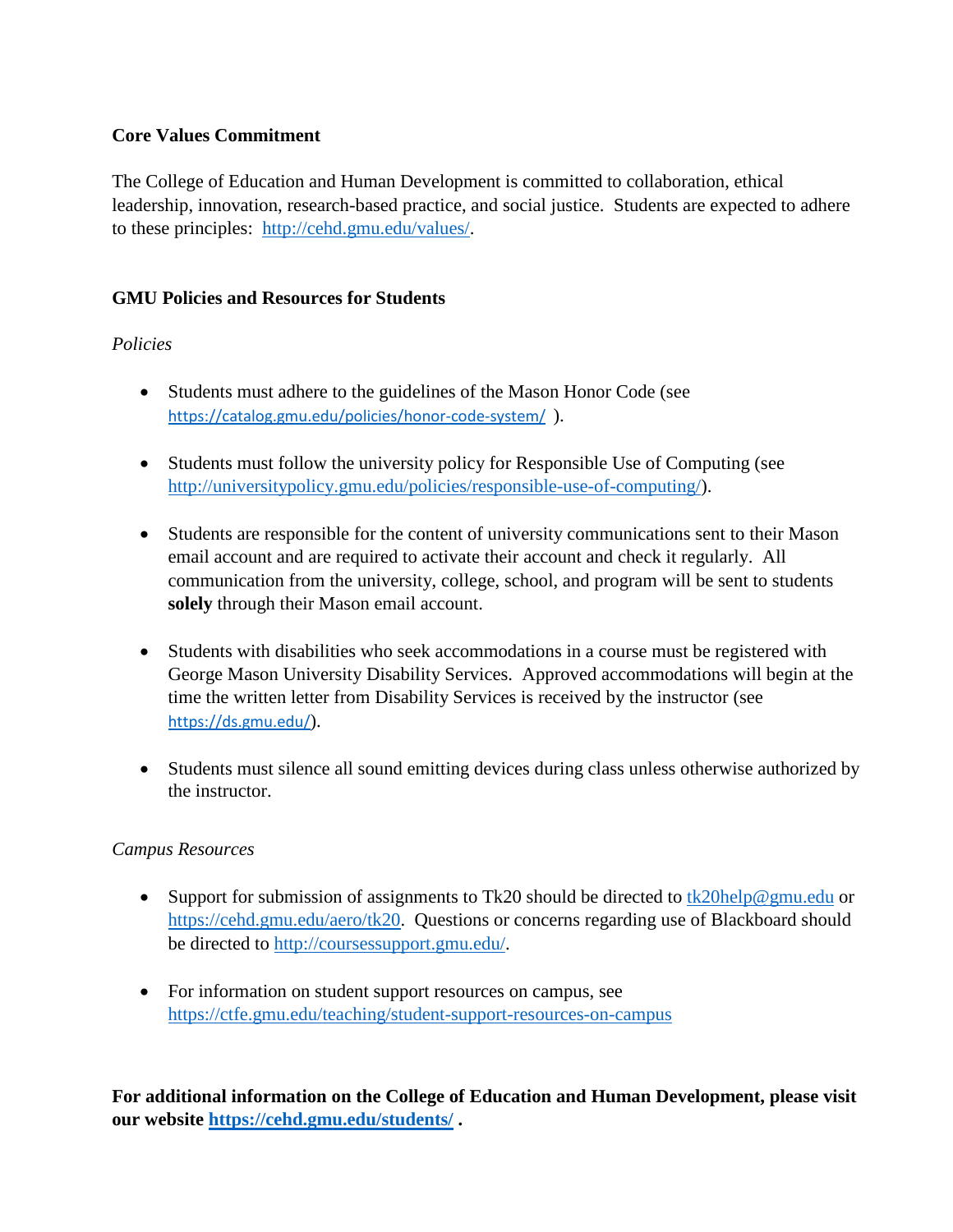#### **Assessment Checklists**

As explained earlier, the course will use a mastery-based approach to grading. As a result, students will need to complete all of the assignment criteria in order to earn points on the assignment and all assignments must be completed in order to pass the course.

#### **Facilitator Handbook**

| <b>Criteria</b>      | Expectation                                                                       |  |
|----------------------|-----------------------------------------------------------------------------------|--|
| Introduction         | The introduction section effectively hooks teachers into the topic.               |  |
| Content and Scope    | The handbook displays an exceptional or adequate understanding of strategies      |  |
|                      | and best practices for creating and facilitating collaborative activities in ways |  |
|                      | that prepare students for the demands of the 21 <sup>st</sup> century.            |  |
| <b>Writing Style</b> | The handbook is easy to read, the ideas are well formulated, and only contains    |  |
|                      | minor errors.                                                                     |  |
| Layout               | Each section follows best design practices resulting in sections that are well    |  |
|                      | organized and enjoyable to read.                                                  |  |
| Media                | Contains multimedia elements that enhance the text content and adds               |  |
|                      | authenticity to the content.                                                      |  |
| Utility              | The handbook provides clear strategies and content specific examples.             |  |
| Collaboration        | The handbook contains evidence of meaningful and equal participation across       |  |
|                      | all team members. The different sections also share a unified and consistent      |  |
|                      | style.                                                                            |  |

#### **Argumentation Graphic Organizer**

| Criteria             | Expectation                                                                        |  |
|----------------------|------------------------------------------------------------------------------------|--|
| Content and Scope    | The organizer is centered on the primary argument of Creative Schools. Each        |  |
|                      | sub-argument is also accurately highlighted with supporting evidence and           |  |
|                      | examples.                                                                          |  |
| <b>Writing Style</b> | The organizer is easy to read and only contains minor errors.                      |  |
| Layout and           | The graphic organizer layout is organized so relationships are clearly identified. |  |
| Organization         |                                                                                    |  |

#### **Narrated Prezi Presentation**

| <b>riteria</b> | Expectation |
|----------------|-------------|
|----------------|-------------|